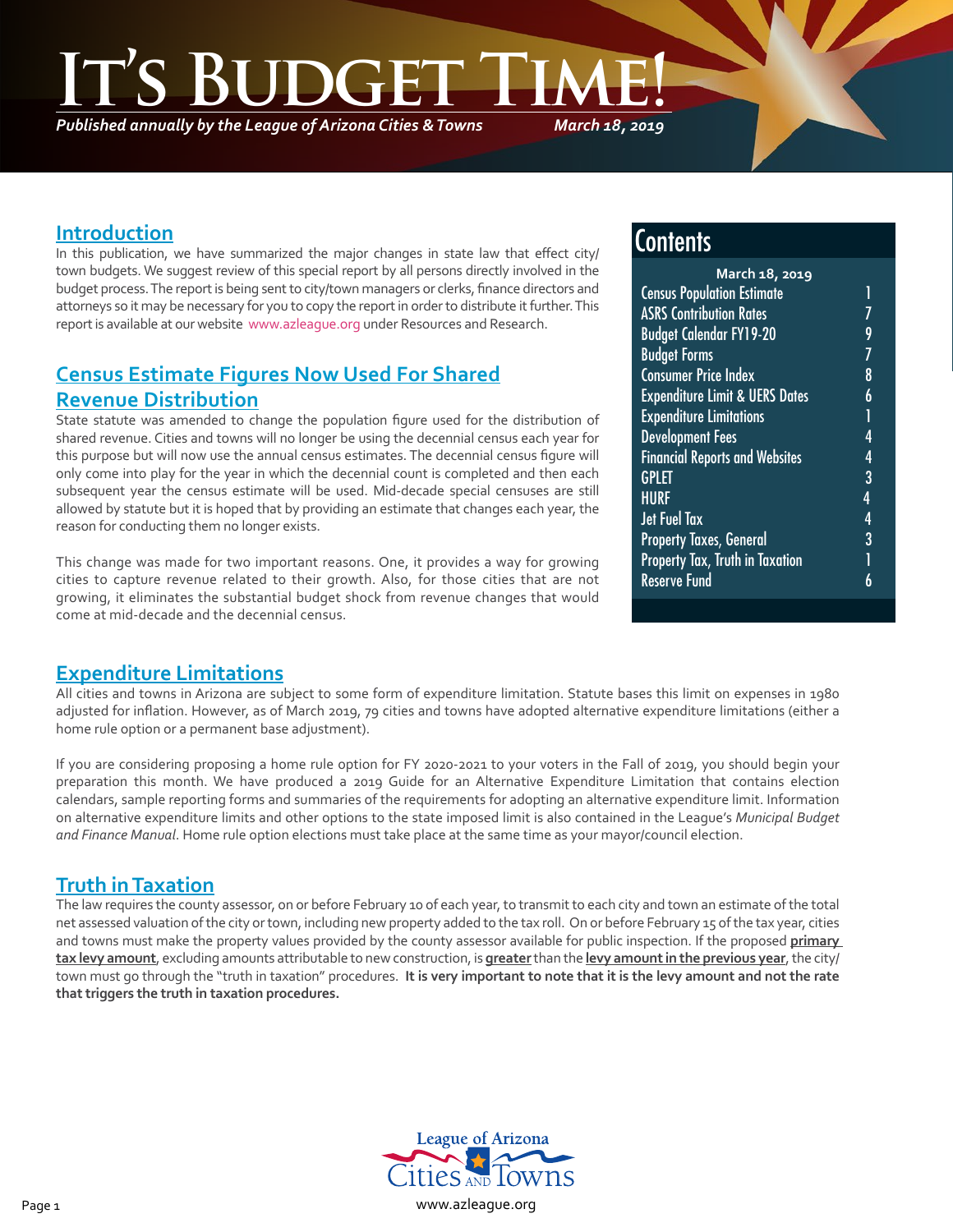*Published annually by the League of Arizona Cities & Towns*

*March 18, 2019*

If the proposed levy requires "truth in taxation," the city or town must publish a notice and press release concerning the increase and hold a public hearing. The following apply to these requirements:

- 1. The notice has to be published twice in a newspaper of general circulation in the city or town. The first publication shall be at least fourteen but not more than twenty days before the date of the hearing for the proposed levy. The second publication must be at least seven but not more than ten days before the hearing. The hearing must be held at least fourteen days before the adoption of the levy. The hearings for truth in taxation, the adoption of the levy and the adoption of the budget may be combined into one hearing. The truth in taxation hearing must be held before the adoption of the final proposed budget.
- 2. The notice has to be published in a location other than the classified or legal advertising section of the newspaper
- 3. The notice must be at least one-fourth page in size and shall be surrounded by a solid black border at least one-eighth inch in width.
- 4. The headline of the notice must read "Truth in Taxation Hearing Notification of Tax Increase" in at least eighteen point type and the text must be in substantially the same form as the statute. (A sample notice can be found in **Exhibit H** of the Municipal Budget and Finance Manual.)
- 5. The city or town is also required to issue a press release with the same information that is included in the required notice.

#### **Important Budget Note: If your city or town is subject to Truth in Taxation this year, you must adopt your tentative budget before the statutory deadline of July 15 in order to meet deadline requirements for the publication of Truth in Taxation notices (see budget calendar at the end of this report).**

The law also provides that in lieu of publishing the notice, it may be mailed to all registered voters in the city or town at least ten but not more than twenty days before the hearing on the proposed levy. When the Tentative Budget is published in a newspaper of local circulation for two consecutive weeks, besides the revenue and expenditure summaries outlined in the Budget and Finance Manual, it must also include truth in taxation calculations and primary and secondary property tax levies. Along with publication of the tentative budget summary as outlined, notices of the final budget adoption meeting and the public hearing to hear taxpayers on any proposed expenditure or tax levy should also be published.

It also requires that a **roll call vote** be taken on the matter of adoption of the primary property tax levy if an increase is proposed. If the proposed levy, exclusive of increased property taxes received from new construction, constitutes an increase over the preceding tax year's levy by fifteen percent or more, the motion to levy the increased property taxes must be approved by a unanimous roll call vote of the District Board. Following the public hearing, **the city or town must, within three days of the hearing, mail a copy of the truth in taxation notice, a statement of its publication or mailing and the result of the council's vote to the property tax oversight commission.**

Property Tax Oversight Commission Arizona Department of Revenue 1600 West Monroe Phoenix, Arizona 85007 Attn: Office of Economic Research and Analysis

Both the hearing and the notice can be combined with the regular budget notices. **To reiterate, even if a city/town primary property tax rate remains the same but your levy increases by more than what is attributable to new construction, perhaps because of an increase in assessed valuation, that city or town must follow "truth in taxation" notification procedures.**

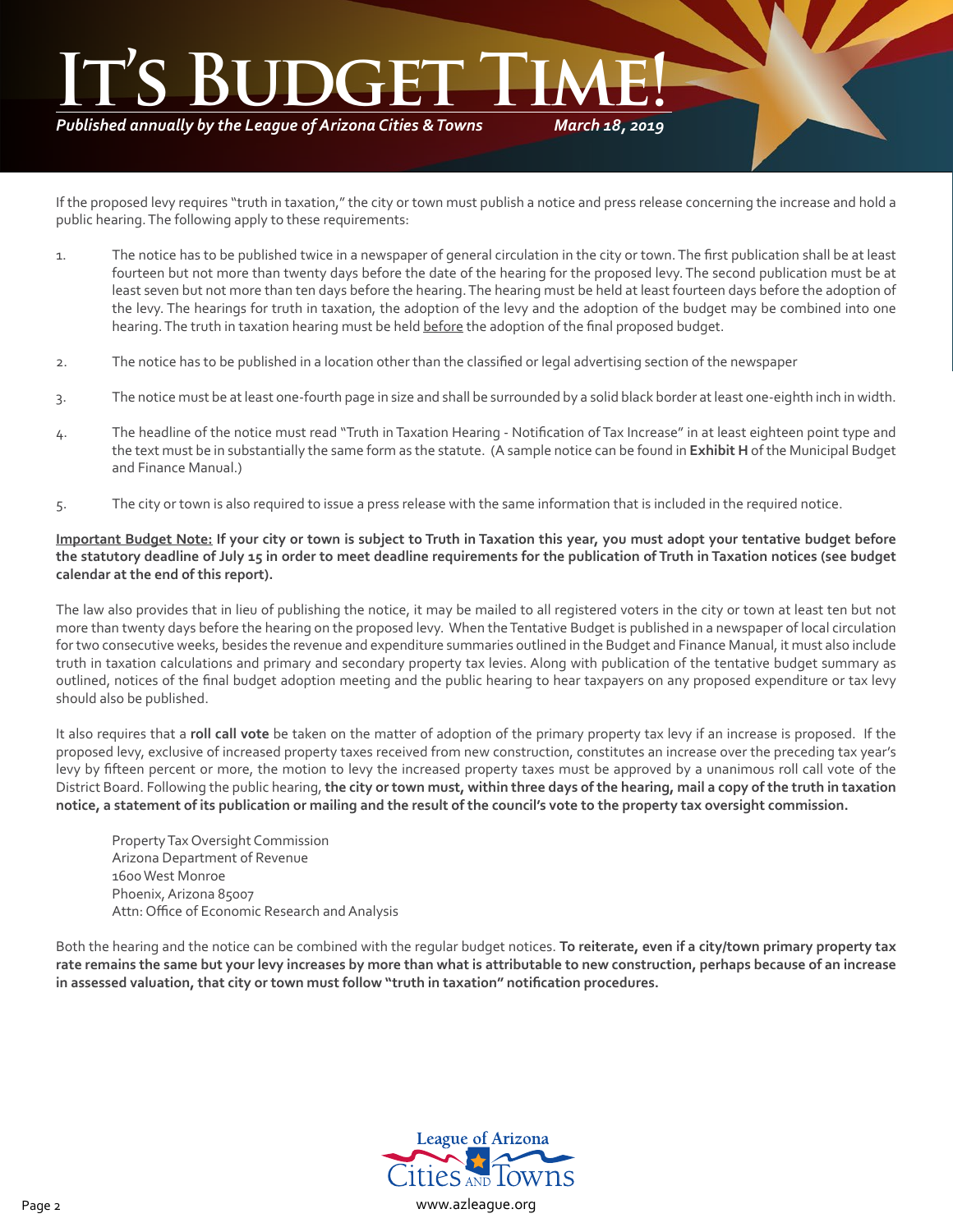*Published annually by the League of Arizona Cities & Towns*

*March 18, 2019*

### **Property Taxes FY 2019-2020**

You should have received a final levy limit worksheet on or before February 10, showing the city or town levy limit from the county assessor. A copy of the worksheet is sent to each city and town levying a tax as well as the Commission. **The city or town must then have notified the Commission, in writing, within ten days as to whether they agree or disagree with the levy limit listed on the worksheet. If you failed to notify the Commission, they will presume that you have agreed with the limit.**

In addition to this requirement, in early July, the PTOC will request the amount of total actual property tax collections from the prior year and collections from property which was added to the rolls as escaped property in the prior year. This information is necessary for the PTOC to properly review the levy limit calculations.

If you find that your collections exceed your allowable levy for last year, there is an Attorney General's opinion (86-031), which has been interpreted to mean that a city or town can offset the amount of involuntary tort judgments which they have paid during a tax year against any excess property tax collections. In other words, such judgments can reduce the amount you may have to subtract from your allowable levy due to excess tax collections. To take advantage of this option, you must submit to the PTOC by the first Monday in July a copy of the court order or settlement agreement of the involuntary tort judgment and the minutes of the council meeting at which payment was approved.

The Property Tax Oversight Commission (PTOC) will again be reviewing the primary property tax levy of each city and town. Notice of any violation of the levy limit will be sent by September 15. You will then have until October 1 to request a hearing before the PTOC. Disputes may be appealed to the superior court.

**Prohibited Fee** – A recent change to state statute prohibits municipalities from providing for any public service by levying or assessing a municipality-wide tax or fee against property owners based on the size or value of the real property or improvements unless it was adopted in compliance with the statutes governing property taxes. (Municipalities that adopted an ordinance before December 31, 2013 requiring property owners to obtain fire prevention and control services are grand-fathered.)

**Secondary Property Tax Levy** – State law allows the annual levy for a secondary property tax to include projected payments of principal and interest on new debt planned for the ensuing year as well as principal and interest for current obligations, a reasonable delinquency factor and an amount necessary to correct prior year errors or shortages in the levy. **New legislation passed in 2017 requires the secondary property tax levy of a city or town to be net of all cash remaining from the prior year, except for 10% of the annual payments of principal and interest in the current fiscal year.** 

## **Government Property Lease Excise Tax**

The Government Property Lease Excise Tax (GPLET) applies to buildings which are owned by a city, town or county, but leased by a private party and occupied and used for commercial or industrial purposes. This tax is the successor to the tax on possessory interests which was repealed in 1995. Counties must administer and collect the excise tax, and distribute the revenues to the county, city, school district(s) and community college district, according to a percentage distribution formula.

Any current GPLET leases, or leases entered into within 10 years pursuant to a development agreement, ordinance or resolution approved by the governing body prior to June 1, 2010, are grandfathered in and will not be affected by the changes. For all other leases, changes include: government lessors ability to abate the GPLET tax for up to 8 years for properties located in a central business district; modifications to the definition of a central business district; new transparency requirements for government lessors in conjunction with the Department of Revenue (DOR); There is an in-depth explanation of the GPLET tax in the Municipal Budget and Finance Manual.

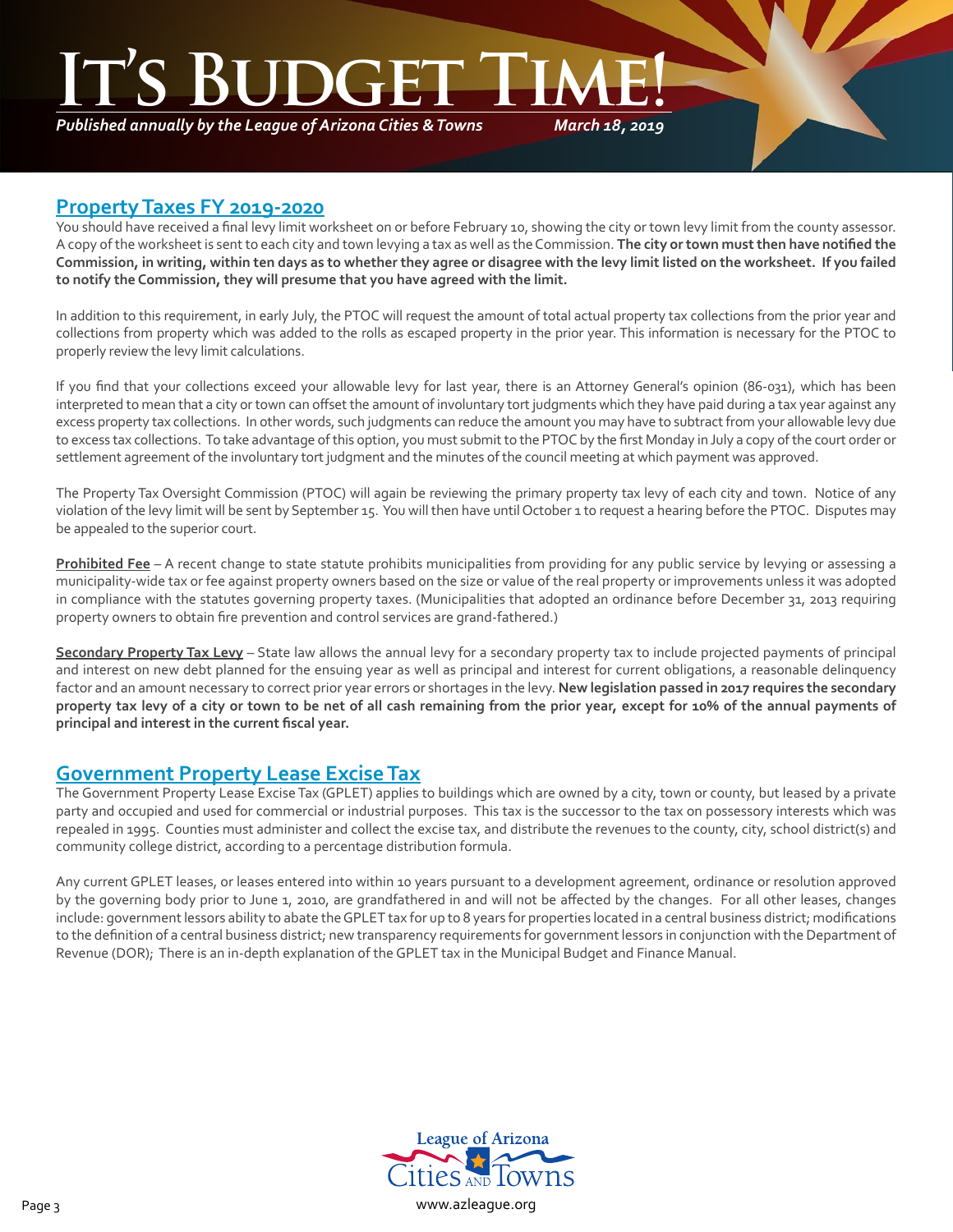*Published annually by the League of Arizona Cities & Towns*

*March 18, 2019*

### **Development Impact Fees**

A.R.S. §9-463.05 governs municipal development fees, including requirements for infrastructure improvement plans and fee studies. The statute prescribes that a municipality may assess development fees to offset costs associated with providing certain necessary public services to new development. These development fees must be: proportionate to the burden imposed on the municipality; based on items contained in a community's Infrastructure Improvements Plan (IIP); and calculated using a fee study conducted by a qualified professional.

The law places limits on the items defined as "necessary public services" for which impact fees can be assessed. Certain categories of impact fees were prohibited as of January 1, 2012. The law requires municipalities to have new IIPs and new fee studies adopted in order to impose impact fees. The League model ordinance can be used as a guideline for compliance with the provisions of this law. To view the model ordinance, please [click here](http://az-lact.civicplus.com/DocumentCenter/View/1708).

For cities and towns that adopted development impact fees in 2014 or after, if an advisory committee was not appointed then a biennial audit is required. The biennial audit of the municipality's land use assumptions, infrastructure improvements plan and development fees shall be conducted by one or more qualified professionals who are not employees or officials of the municipality and who did not prepare the infrastructure improvements plan. The audit shall review the progress of the infrastructure improvements plan, including the collection and expenditures of development fees for each project in the plan, and evaluate any inequities in implementing the plan or imposing the development fee. The municipality shall post the findings of the audit on the municipality's website or the website of an association of cities and towns if the municipality does not have a website and shall conduct a public hearing on the audit within sixty days of the release of the audit to the public

## **HURF**

**In 2018, the state budget included the Highway Safety Fee which is intended to be a permanent funding source for the Arizona Department of Public Safety. Because of this, it is expected that there will be no sweep to HURF funds this year.**

**As a reminder, according to A.R.S. §9-481, an audit report must include "determination" that HURF and any other dedicated state transportation revenues are being used solely for their authorized transportation purposes. We recommend that it be a written affirmation provided in your audit.**

Remember that state law specifically prohibits the use of HURF monies on law enforcement or the administration of traffic safety programs. It also gives the Auditor General authority upon request of the joint legislative audit committee to conduct performance audits on cities and towns receiving HURF monies and it establishes penalties for those jurisdictions that violate the HURF requirements. If you have any questions about your particular city or town HURF distribution, you may contact Brad Steen with the Fiscal Planning Division of the Arizona Department of Transportation at (602) 712-4637.

## **Jet Fuel Tax**

Effective December 1, 2017, all revenues generated by a jet fuel excise tax must be segregated into a separate account for the exclusive expenditure for capital or operating costs at the airport, the airport system, or other local airport facilities owned or operated by the municipality.

# **Financial Reports and Website Requirements**

#### **City, Town Website**

As of January 1, 2013, cities and towns with a population over 2,500 are required to establish and maintain an official Internet website that is accessible to the public at no cost. Each local government website must have available comprehensive reports detailing all revenues and expenditures over \$5,000. Previously, only reports on expenditures were required. The League continues to work with the Department of Administration on compliance with this requirement, through their website, [openbooks.az.gov](http://openbooks.az.gov).

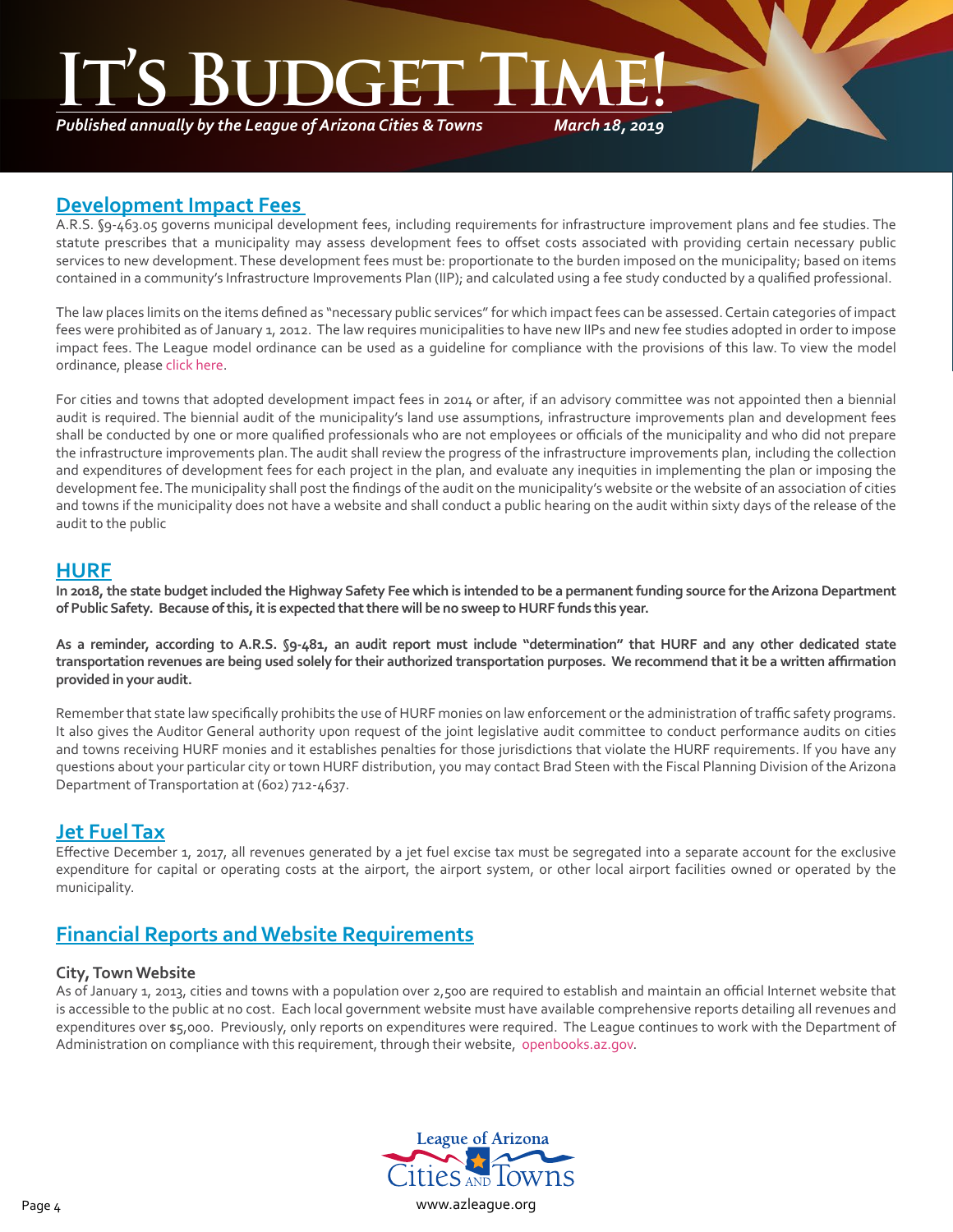# **S BUDGE**

*Published annually by the League of Arizona Cities & Towns*

*March 18, 2019*

State law allows municipalities to satisfy this requirement by posting a Comprehensive Annual Financial Report (CAFR) that has received a certificate of achievement for excellence in financial reporting by the Governmental Finance Officers Association to their website. The CAFR must be produced by a certified public accountant or a licensed public accountant who is not an employee of the local government. The report must be in accordance with generally accepted auditing standards and contain financial statements that are in conformity with generally accepted accounting principles. Therefore, municipalities must determine whether to pursue GFOA certification for their CAFR to comply with the statute or post the CAFR and provide the required expenditure and revenue information.

#### **Publication of Local Budgets/Audited Financial Statements**

Additionally, municipalities must prominently post on their websites both the adopted tentative budgets and the adopted final budgets for the last five years. (The posted tentative and adopted final budgets posted must be the auditor general forms.) These documents must be posted within seven business days of their final adoption. State law requires that audited financial statements must be posted no later than seven business days after the date of filing the financial statements with the auditor general and must also remain on the website for at least five years. The League also recommends posting the AELR report. If the financial statements are not filed on time, the city shall post a form prescribed by the Auditor General stating the financial statements are pending, the reasons for the delay, and estimated date of completion; this form must also be filed with the Auditor General, Speaker of the House, and President of the Senate. If the financial statements for a city or town are not completed and filed on or before the adoption of the city or town budget in the subsequent fiscal year, the governing body shall include a form, as prescribed by the auditor general, in the published budget in the subsequent fiscal year stating that the financial statements required to be filed with the auditor general pursuant to section 41-1279.07 are pending, the reasons for the delay and the estimated date of completion.

**Bonded Indebtedness Report – The bonded indebtedness report needs to now be filed with the Arizona Department of Administration instead of the State Treasurer's Office. The reporting requirements are unchanged.**

#### **New Tax or Fee Reporting Requirement**

A new law passed in 2016 requires a municipality to prepare a schedule and written report if proposing to levy or assess any new or increased tax or fee, with specific exceptions for development impact fees, water and wastewater rates, registration based classes and programs, court fees established per law, fees for public housing, and other fees set by State or Federal law. It further requires the municipality to post the report on its website and utilize social media to advertise proposed changes. For more information on the preparation of this report, see Appendix J in the League's Budget and Finance Manual.

A municipality that chooses to levy or assess any new or increased taxes or fees must provide written notice of the change at least 60 days before the date the proposed tax or fee is approved or disapproved on the municipality's homepage of its website. This requirement does not apply to development impact fees, water and wastewater rates or components as well as some other specific exclusions listed in A.R.S. §9-499.15 (F).

#### **Property Tax Levy Report**

Cities and towns preparing to have a public hearing on a property tax levy must publish a report that includes estimates of both expenditures and revenues related to the levy. This report must be published in a newspaper, on the city or town's website, and made available at libraries and administrative offices. The newspaper publication must also include a physical address for the library and the city or town website address. If a municipality's **rate** is set to increase, the city or town must provide 60-days' notice on its website

#### **Residential Rental Tax**

Municipalities are prohibited from imposing or increasing transaction privilege taxes on the rental of residential property unless the increase is approved by the voters at a regular municipal election.

#### **Communication Relating to Elected Officials**

All expenditures for communications that promote an individual elected public official that include the official's name or physical likeness must now be reported to the Arizona Department of Administration (ADOA). Communications required by statute, ordinance or rule, and activities conducted in the normal course of the local government's operations are exempt from this reporting requirement.

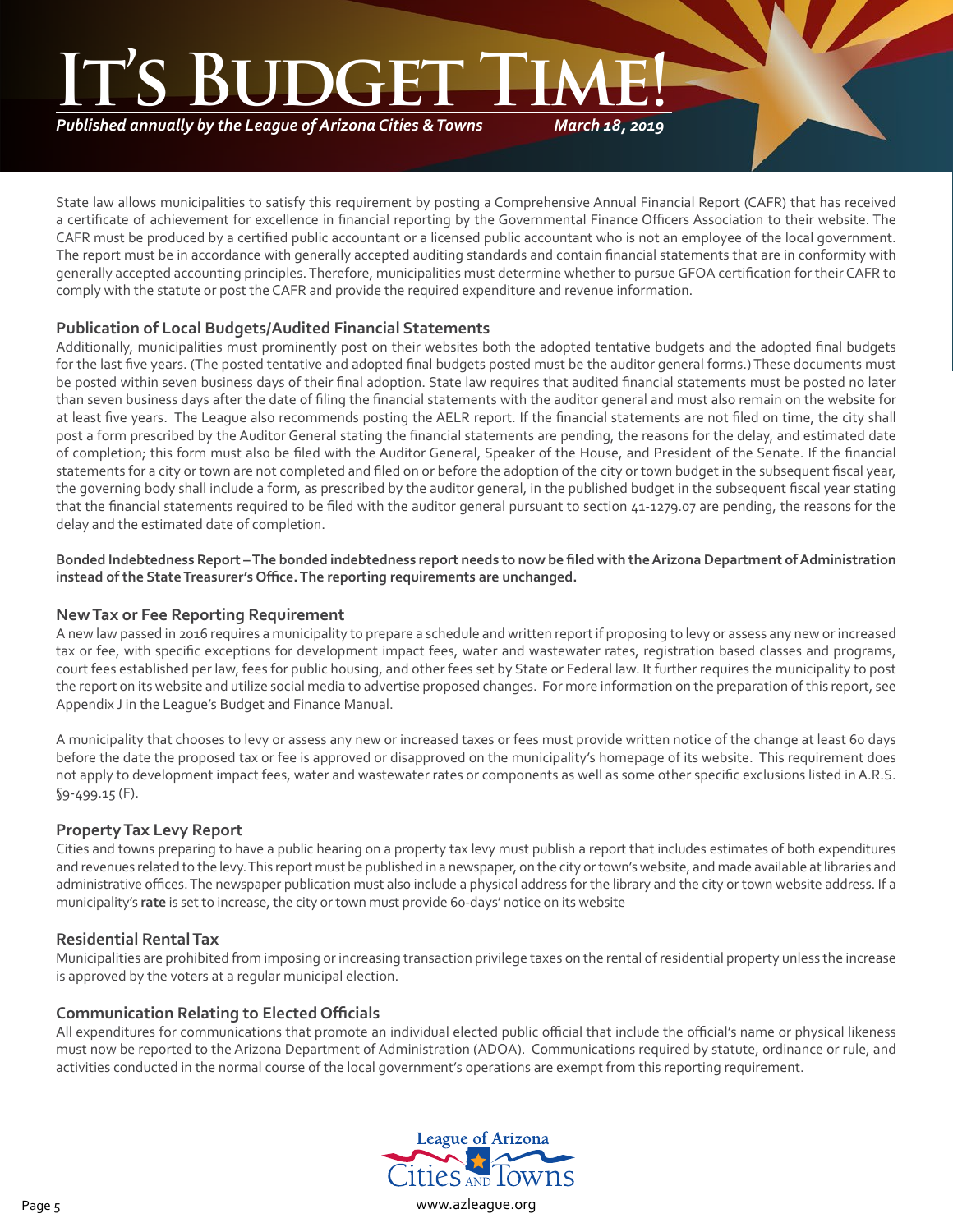*Published annually by the League of Arizona Cities & Towns*

*March 18, 2019*

#### **Changes to Process for Adopting New Water Rates**

A new law passed in 2016, prohibits a municipality from assessing or collecting fees on new water or wastewater service for the purpose of recovering the cost of acquiring a public or private water or wastewater utility. Current law requires a written report when increasing water or wastewater fees. The new law requires the report to include cash flow projections showing anticipated revenues from residential and nonresidential customers and the overall expenses for providing the services. This report and the cash flow projections must be posted on the municipality's website. The public hearing on the proposed rate increase must occur at least 60 days after the notice of intent is adopted, rather than the current 30 days.

# **Informational Pamphlet Required for Bond Elections**

Current law requires that an informational pamphlet be issued in connection with bond elections. The pamphlet must provide examples of how the bond will impact the taxes for a \$250,000 home, a \$1 million commercial property and on agricultural property valued at \$100,000. This would also include a publicity pamphlet for the establishment of a new primary property tax levy.

### **Municipal Improvement Districts Reserve Fund**

Cities and towns may create reserve funds to be used for municipal improvement districts financing using the proceeds of special assessment lien bonds. For questions relating to this new fund, please contact your financial advisor.

# **The Uniform Expenditure Reporting System (UERS)**

The UERS report must be filed by all cities and towns no later than nine months after the end of the fiscal year. This requirement applies even if you have adopted an alternative to the state imposed expenditure limitation. The UERS report actually consists of three reports: (1) an annual expenditure limitation report; (2) a financial statement (performed when audits are done) and (3) a reconciliation report (reconciling total expenditures reported in the expenditure limitation report to total expenditures reported in the financial statement). Figures used in these reports are to be audited figures. **Since the deadline to file was lengthened to nine months, the Auditor General's Office is no longer authorized to grant extensions.** The League is recommending the posting of the UERS report along with the Audited Financial statements. **Also, the statutes require that each city and town provide the Auditor General with the name of the chief fiscal officer of the community by July 31 of each year. The chief fiscal officer is responsible for filing the UERS report.**

# **Expenditure Limit and UERS Dates**

| <b>DATE</b> | <b>EVENT</b>                                                                                               |
|-------------|------------------------------------------------------------------------------------------------------------|
| February 1  | Economic Estimates Commission (EEC) notifies cities and towns of their estimated expenditure limitation.   |
| March 31    | Reports required by UERS must be submitted to the Auditor General.                                         |
| April 1     | EEC determines the actual expenditure limitation for the coming fiscal year and notifies the city or town. |
| July 31     | Provide name of chief fiscal officer to the Attorney General                                               |

### **WIFA**

The Water Infrastructure Finance Authority (WIFA) is charged with helping communities develop necessary water and wastewater infrastructure. For information on programs offered by WIFA please contact Melanie Ford at mford@azwifa.gov or (602) 364-1321.

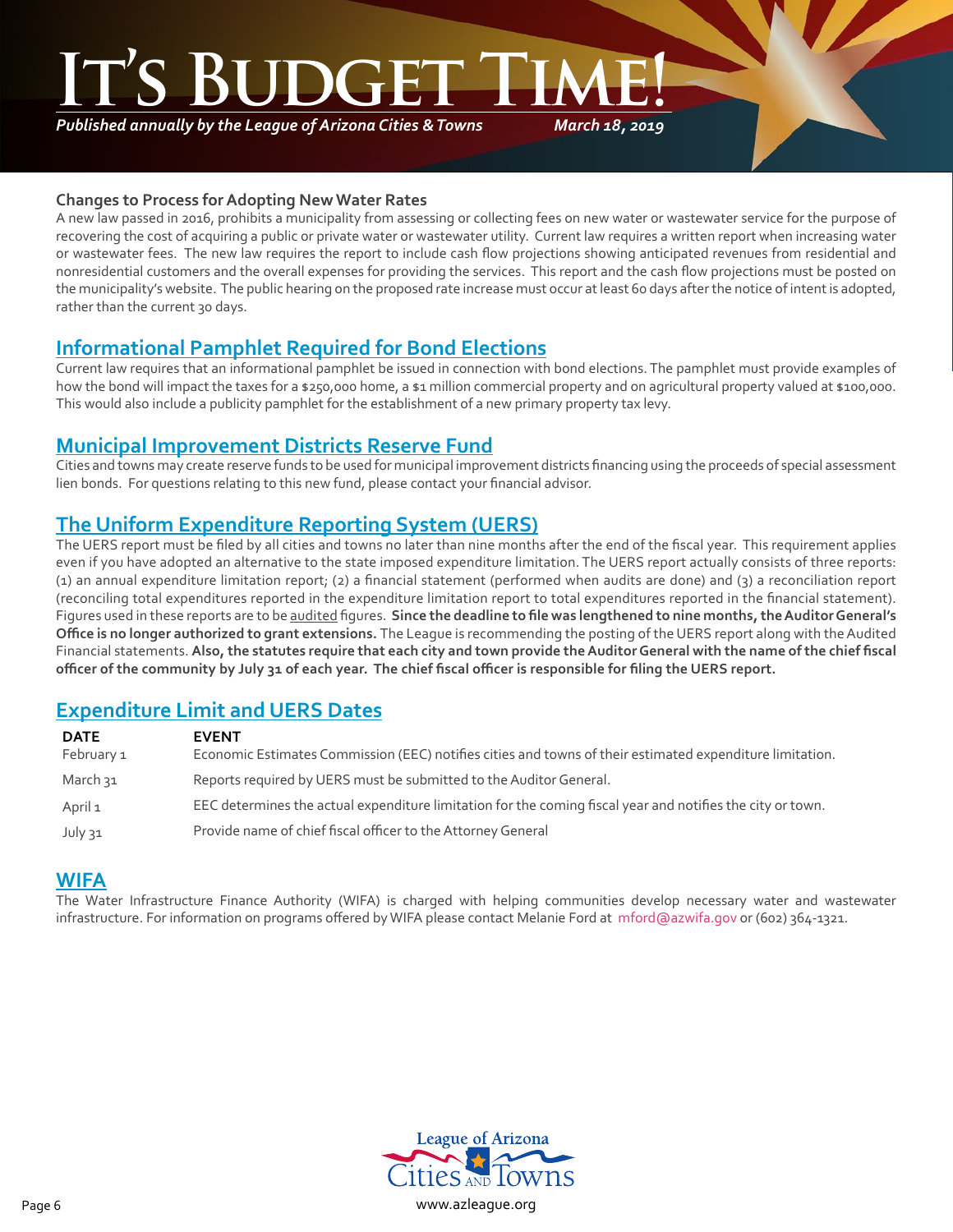# **INGER**

*Published annually by the League of Arizona Cities & Towns*

*March 18, 2019*

# **Budget Forms**

The Auditor General's office have budget forms posted to their website. For budget form questions, please contact Megan Smith at (602)553-0333 or asd@azauditor.gov. **(The Auditor General's Office has informed us that it is not necessary for you to send in a copy of your budgets to their office.)** Note: Prompt attention should be given to the accurate completion of the forms due to state law that requires the forms to be posted on a municipality's website.

# **Public Deposits and Pooled Collateral**

The Statewide Collateral Pool Administrator has been placed in the Office of the State Treasurer. The Administrator has the responsibility to prescribe and enforce policies that fix the terms and conditions under which uninsured public deposits must be secured by collateral. Uninsured public deposits required to be secured by collateral must be deposited in an eligible depository. An eligible depository is prohibited from accepting any public deposit without the required collateral being deposited with a qualified escrow agent or the Administrator. The required collateral must be 102 percent of public deposits, less any applicable deposit insurance, and must be valued at current market value.

The legislation also established procedures for payment of losses and civil penalties for noncompliance. The Administrator is required to annually assess a fee on every eligible depository. The list of acceptable collateral that an eligible depository of uninsured public monies is required to deliver is expanded to include letters of credit issued by a federal home loan bank that have been delivered to the Administrator and meet other specified requirements.

# **Social Security Rates**

Contributions to Social Security are divided into two segments - old age and survivor benefits, and Medicare. The current contribution rate for the first segment is 6.2% for employees and 6.2% for employers, on the first \$132,900 of salary. The contribution rate for the second segment is 1.45% and there is no maximum salary threshold. These rates are current through calendar year 2019.

# **ASRS Contribution Rate**

For those of you in the state retirement system, the contribution rate for FY '20 is a 50/50 split: Employees must contribute 11.94% for retirement and 0.17% for long-term disability for a total of 12.11%; and employers contribute 11.94% and 0.17%, for a total of 12.11% respectively.

Additionally, state law requires ASRS to administer an Alternate Contribution Rate (ACR) to ASRS participating employers that employ ASRS retirees who return to work. The law requires that an ACR be charged to and paid for by the employer, which applies to all ASRS retirees who return to work for an ASRS employer regardless of early or normal retirement status, and regardless of the number of hours worked in a pay period. For Fiscal Year 2019-20 beginning July 1, 2019, the ACR will be 10.41%.

## **PSPRS Contribution Rate**

Employer contribution rates for FY20 can be found on page A-2 of each individual valuation available on the PSPRS website (https://members2. psprs.com/Estimators/actuarials.aspx). Following the court's decision in Hall v. EORP in June 2017 and the PSPRS Boards de[cision not to further](https://members2.psprs.com/Estimators/actuarials.aspx) [pursue litigation and give the](https://members2.psprs.com/Estimators/actuarials.aspx) *Parker v. PSPRS* the same treatment from the courts, the employee contribution rate will remain at 11.65% for Tiers 1 and 2.

Employee and employer contribution rates for Tier 3 employees, those who began employment after July 1, 2017, are updated on an annual basis and can be found on page A-3 of your individual actuarial valuation.

If a retired PSPRS member returns to work in a PSPRS covered position, the employer is required to pay an alternate contribution rate (ACR). Starting with this fiscal year, the ACR is based on your individual rates and can also be found on page A-2 of your valuation. The ACR will be determined annually by the actuary and will cover the unfunded liability portion of the total contribution, except that the ACR will have an 8% minimum contribution.

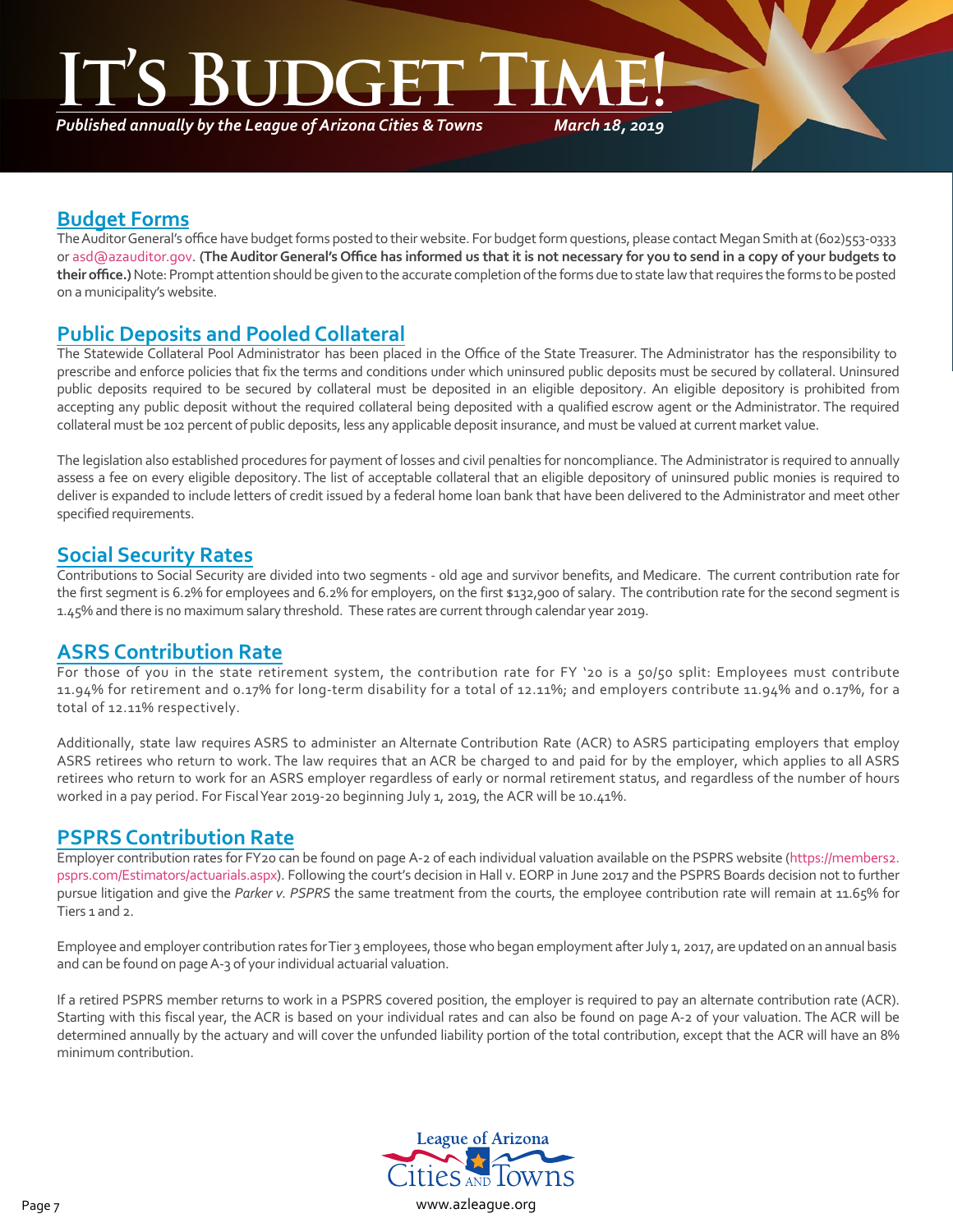*March 18, 2019* **It's Budget Time!**

*Published annually by the League of Arizona Cities & Towns*

# **Consumer Price Index**

In preparing your budget it may be useful to compare previously budgeted items with the ones anticipated for the upcoming fiscal year. To aid you in doing this, listed below is the consumer price index for the United States West Region. The index is published by the United States Department of Labor, Bureau of Labor Statistics.

Using the index will allow you to compare budget items from previous years by adjusting for inflation. To convert any amount from a prior year to current dollars simply multiply the amount by the FY 19 factor for that year. For example, to convert a \$10 purchase made in FY 09-10 into FY 18-19 dollars you would multiply \$10 by the FY 19 factor for FY 09-10, which is 1.19, giving you a cost of \$11.90.

| West Urban Areas Consumer Price Index<br>$(1982 - 84 = 100)$ |                     |                    |  |  |
|--------------------------------------------------------------|---------------------|--------------------|--|--|
| <b>Fiscal Year</b>                                           | Index for all Items | <b>FY19 Factor</b> |  |  |
| FY 09-10                                                     | 221.2               | 1.19               |  |  |
| FY 10-11                                                     | 227.5               | 1.16               |  |  |
| FY 11-12                                                     | 232.4               | 1.13               |  |  |
| FY 12-13                                                     | 235.8               | 1.12               |  |  |
| FY 13-14                                                     | 240.2               | 1.09               |  |  |
| FY 14-15                                                     | 243.0               | 1.08               |  |  |
| FY 15-16                                                     | 247.7               | 1.06               |  |  |
| FY 16-17                                                     | 254.7               | 1.03               |  |  |
| FY 17-18                                                     | 263.3               | 1.01               |  |  |
| FY 18-19                                                     | 265.6               |                    |  |  |

I hope the information in this report will be of use to you in the preparation of your budget. If you have any questions or if I can be of assistance, please give me a call.

Tom Belshe, Deputy Director (602) 258-5786 [tbelshe@azleague.org](mailto:tbelshe@azleague.org)

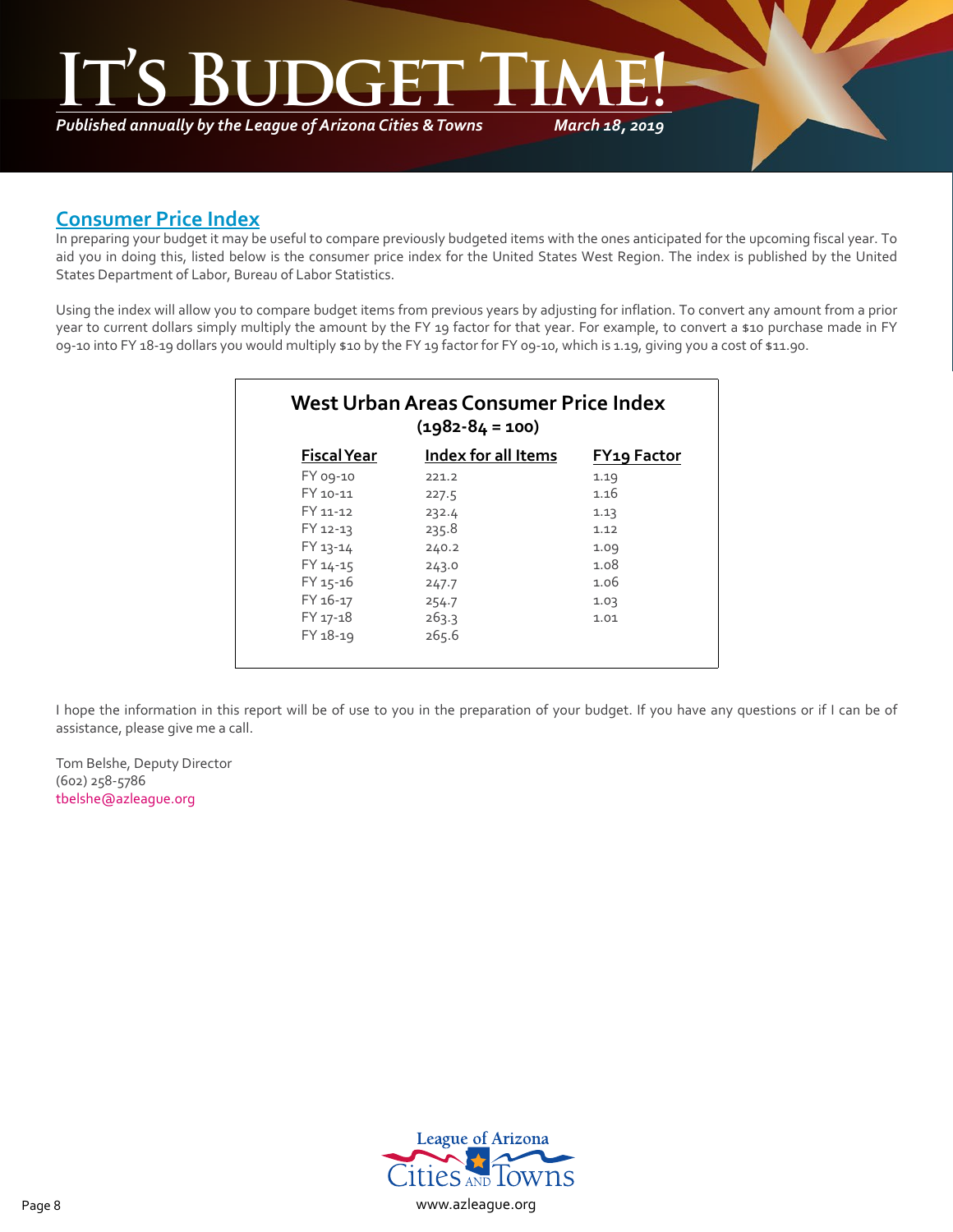*Published annually by the League of Arizona Cities & Towns*

*March 18, 2019*

# **2019-2020 Budget Calendar**

| $2019$ zozo bouget calcridar<br><b>ACTION</b> |                                                                                                                                                                                                                                                                                              | Deadline for<br>FY 2019-2020                                 | <b>Earliest Date</b><br>FY 2019-2020 |  |
|-----------------------------------------------|----------------------------------------------------------------------------------------------------------------------------------------------------------------------------------------------------------------------------------------------------------------------------------------------|--------------------------------------------------------------|--------------------------------------|--|
| 1.                                            | Compile pertinent budget information.                                                                                                                                                                                                                                                        | None                                                         | None                                 |  |
| 2.                                            | Distribute budget instructions, information and work sheets to department heads. (A general meeting<br>with department heads could be held at this time if desired.)                                                                                                                         | None                                                         | None                                 |  |
| 3.                                            | Complete compilation of the forthcoming fiscal year's revenue estimates including debt service<br>requirements, etc.                                                                                                                                                                         | None                                                         | None                                 |  |
| 4.                                            | Submit departmental budget estimates to appropriate reviewing official or office. Review of<br>departmental budgets and revenue estimates by appropriate reviewing official or office. (An<br>individual hearing with each department head may be held in conjunction with the review step.) | None                                                         | None                                 |  |
| 5.                                            | Make approved changes and prepare summary of tentative budget.                                                                                                                                                                                                                               | None                                                         | None                                 |  |
| 6.                                            | Begin preparation of proposed budget.                                                                                                                                                                                                                                                        | None                                                         | None                                 |  |
| 7.                                            | Receive from the county assessor certified property values necessary to calculate the property<br>tax levy limit and the final levy limit worksheet. (A.R.S. 42-17052)                                                                                                                       | On or before February 10 of the<br>tax year.                 | None                                 |  |
| 8.                                            | Notify the Property Tax Oversight Commission as to agreement or disagreement with the property<br>tax levy limit. (A.R.S. 42-17054)                                                                                                                                                          | Within 10 days of receiving<br>information in no. 7 (above). | None                                 |  |
| 9.                                            | Make the property values provided by the county assessor available for public inspection.<br>$(A.R.S. 42-17055)$                                                                                                                                                                             | On or before February 15 of the<br>tax year.                 | None                                 |  |
| 10.                                           | Deliver proposed budget to city council for review.                                                                                                                                                                                                                                          | None                                                         | None                                 |  |
| 11.                                           | Post notice on the city/town website that council will consider an increase in the property tax<br>rate on the date of the property tax levy hearing. (A.R.S. 9-499.15)                                                                                                                      | June 20 or 60 days before<br>adoption of tax levy.           | None                                 |  |
|                                               | 12. Submit information on involuntary tort judgments and appropriate documentation to the Property<br>Tax Oversight Commission for consideration. (A.A.C. 15-12-202)                                                                                                                         | July 1                                                       | None                                 |  |
| 13.                                           | Adopt tentative budget. (A.R.S. 42-17101)***                                                                                                                                                                                                                                                 | July 1                                                       | None                                 |  |
| 14.                                           | Post entire tentative budget (Schedules A-G) on website and keep it posted for at least 60<br>months. (A.R.S. 42-17105)                                                                                                                                                                      | July 24                                                      | None                                 |  |
| 15.                                           | Publish a summary of the tentative budget once a week for two consecutive weeks. Also<br>include time and place of budget hearing and a statement indicating that the proposed budget<br>may be examined at city/town library and city/town hall. (A.R.S. 42-17103)                          | Depends upon newspaper<br>publishing date.                   | None                                 |  |
|                                               | 16. Publish first "Truth in Taxation" notice in a paper of general circulation in the city or town and<br>issue a press release with the same information as the published notice.* (A.R.S. 42-17107)                                                                                        | July 24                                                      | July 19                              |  |
| 17.                                           | Publish second "Truth in Taxation" notice in a paper of general circulation in the city or town.**<br>$(A.R.S. 42-17107)$                                                                                                                                                                    | July 29                                                      | July 26                              |  |

- \* Only necessary if the proposed property tax levy, excluding amounts attributable to new construction, is greater than the amount levied by a city or town in the previous year. In lieu of publishing the notice, a city or town may mail the notice to all registered voters at least 10 days but not more than 20 days before the hearing.
- \*\* This must occur on or before the day on which the board of supervisors levies the county tax. Check with your county board of supervisors as to their deadline for receiving your levy. Dates may change to confirm to their schedule.
- \*\*\* Entire tentative and final budgets (Auditor General Forms) must be posted on website within 7 business days of adoption and remain on the website for 60 months.